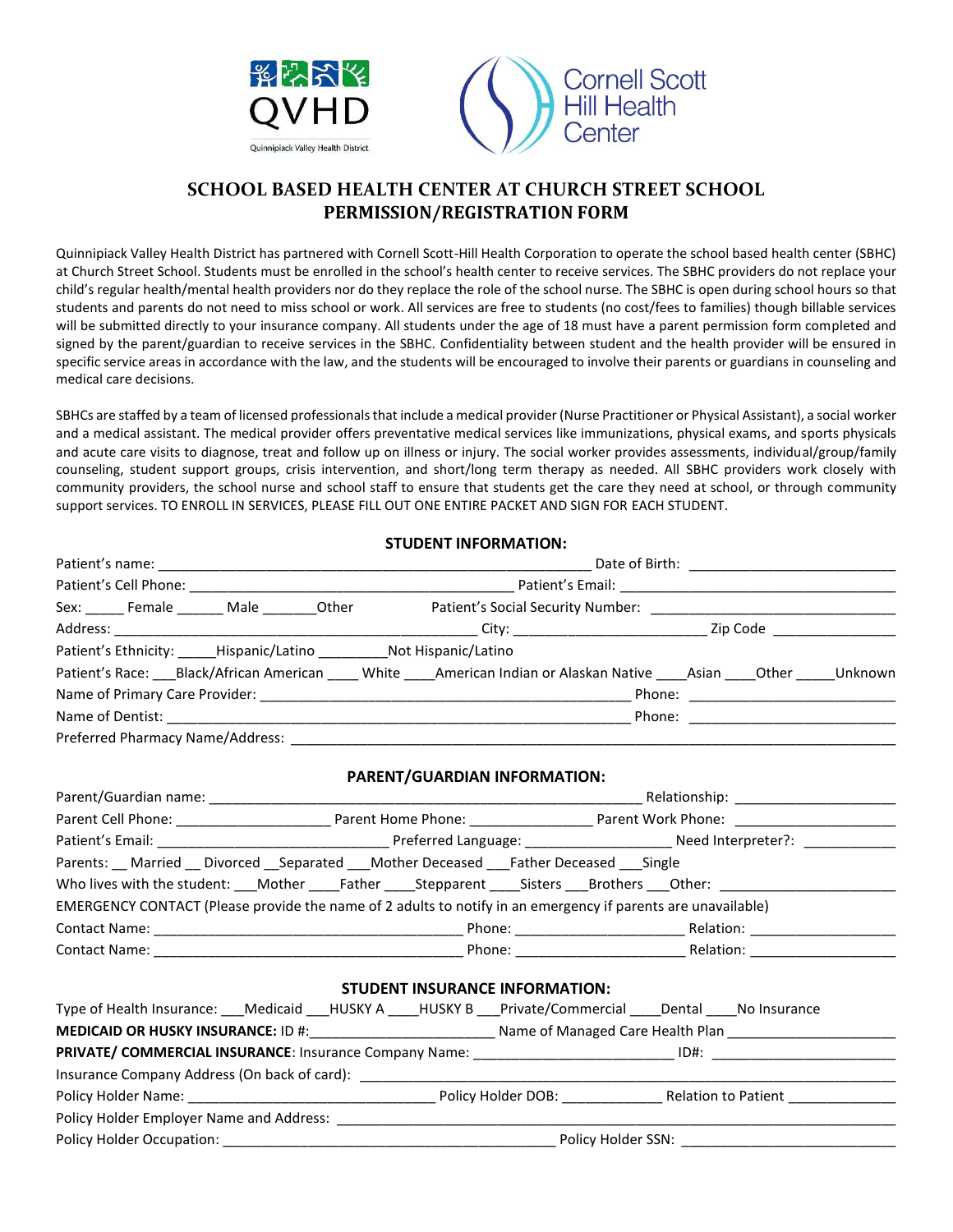### **STUDENT HEALTH INFORMATION:**

| Please answer each question and explain for any "YES" answers:                                                                   |
|----------------------------------------------------------------------------------------------------------------------------------|
|                                                                                                                                  |
|                                                                                                                                  |
|                                                                                                                                  |
|                                                                                                                                  |
|                                                                                                                                  |
|                                                                                                                                  |
|                                                                                                                                  |
|                                                                                                                                  |
|                                                                                                                                  |
| 10. Has the patient experienced a major stress event in the past year such as a move, loss of or illness of loved one, bullying, |
| 11. Do you have any questions or concerns regarding the patient's health:                                                        |

# **SCHOOL HEALTH CENTER SERVICES AVAILABLE TO ENROLLED STUDENTS:**

\_\_\_\_\_\_\_\_\_\_\_\_\_\_\_\_\_\_\_\_\_\_\_\_\_\_\_\_\_\_\_\_\_\_\_\_\_\_\_\_\_\_\_\_\_\_\_\_\_\_\_\_\_\_\_\_\_\_\_\_\_\_\_\_\_\_\_\_\_\_\_\_\_\_\_\_\_\_\_\_\_\_\_\_\_\_\_\_\_\_\_\_\_\_\_\_\_\_\_\_\_\_\_\_\_\_\_\_\_

- School Physical Exams/Sports Physicals Crisis Intervention
- Diagnosis and Treatment of Minor Illness/Injuries Treatment of Asthma, Anemia, Acne and other
- Nutrition and Weight Counseling
- Referral for Specialty Care
- **Immunizations**
- Mental Health Individualized and Group Counseling
- Issue-Orientated Support Groups

### **PARENTAL PERMISSION:**

I have read the materials supplied to me regarding the services of the School Based Health Center and I give permission to the above named student to use the services provided by the School Based Health Center for as long as she/he is enrolled in the Hamden Public Schools. As the parent/guardian of the above, I understand that I may revoke the permission at any time for any reason and that I may add to or subtract from the services I do not want my child to receive by informing the School Based Health Center in writing that I wish to withdraw or change my permission/instructions. I give the SBHC staff permission to communicate with key school personnel if needed, to facilitate quality case management. Furthermore, I give permission to the SBHC to release information regarding treatment and/or services to the above insurance providers for purposes of billing. I authorize payments to be made directly to the agency providing services. I also acknowledge receipt of the SBHC Privacy Notice.

**Parent/Guardian Signature Date** 

**\_\_\_\_\_\_\_\_\_\_\_\_\_\_\_\_\_\_\_\_\_\_\_\_\_\_\_\_\_\_\_\_\_\_\_\_\_\_\_\_\_\_\_\_\_\_\_\_\_\_\_\_\_\_\_\_\_\_\_\_\_\_\_\_\_\_\_\_\_\_\_\_\_\_\_\_\_\_\_\_\_\_\_\_\_\_\_\_\_\_\_\_\_\_\_\_\_\_\_\_\_\_\_\_\_\_\_\_\_ WWW.CORNELLSCOTT.ORG <b>6** 0 0 0

\_\_\_\_\_\_\_\_\_\_\_\_\_\_\_\_\_\_\_\_\_\_\_\_\_\_\_\_\_\_\_\_\_\_\_\_\_\_\_\_\_\_\_\_\_\_\_\_\_\_\_\_\_\_\_\_\_\_ \_\_\_\_\_\_\_\_\_\_\_\_\_\_\_\_\_\_\_\_\_\_\_\_\_\_\_\_\_\_\_\_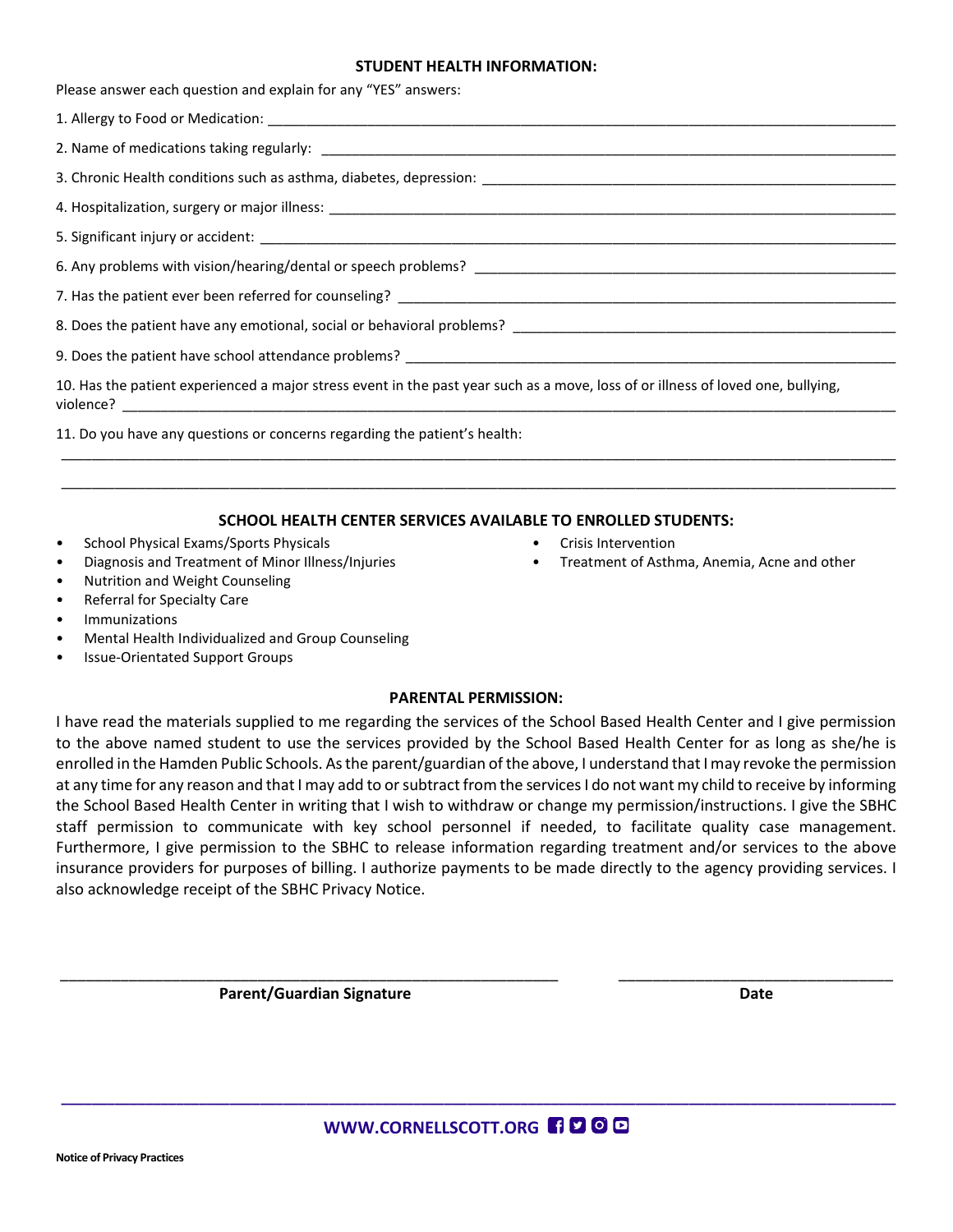Protection of your privacy is important to us. Please read about your health information privacy rights as a patient within this notice. This notice describes how medical information about you may be used and disclosed and how you can get access to this information. Please review this notice carefully.

### **For More Information, please Contact:**

Deirdre Moody, Privacy Officer Cornell Scott-Hill Health Corporation, 400 Columbus Avenue, New Haven, CT 06519 203-503-3153

**Who We Are:** This Notice describes the privacy practices of the Cornell Scott-Hill Health Corporation (CS-HHC), which include the privacy practice of:

- all of our doctors, nurses and other health care professionals authorized to enter information about you in your medical chart
- all of our departments, including our medical records and billing departments
- all of our health center sites, outreach programs, patient care facilities or programs operated by CS-HHC and
- all of our employees, staff, volunteers and other personnel who work for us or on our behalf.

**Our Pledge:** We understand that health information about you and the healthcare you receive is personal. We are committed to protecting your personal health information. When you receive treatment and other health care services from us, we create a record of the services that you received. We need this record to provide you with quality care and to comply with legal requirements. This notice applies to all of our records and about your care, whether made by our health care professionals or others working in this office, and tells you about the ways in which we may use and disclose your personal health information. This notice also describes your rights with respect to the health information that we keep about you and the obligations that we have when we use and disclose your health information.

#### **We are required by law to:**

- make sure that health information that identifies you is kept private
- give you this notice of our legal duties and privacy practices with respect to your personal health information
- notify affected individuals following a breach of unsecured protected health information and
- follow the terms of the notice that is currently in effect for all of your personal health information.

#### **How We May Use and Disclose Your Health Information**

We may use and disclose your personal health information for these purposes:

**Treatment:** To provide you with health care treatment or services. We may disclose health information about you to the doctors, nurses, technicians, medical students and others who are involved in your care. They may work at the CS-HHC, at the hospital if you are hospitalized under our supervision, or at another doctor's office, lab, pharmacy or other health care provider to whom we may refer you for treatment, consultation, x-rays, lab tests, prescriptions or other health care services. They may also include doctors and other health care professionals who work at the CS-HHC or elsewhere who consult your care. For example, we may disclose to an emergency room doctor who is treating you for a broken leg that you have diabetes, because diabetes may affect your body's healing process.

Payment: To bill and collect payment for you, your insurance company, including Medicare and Medicaid, or other third party that may be available to reimburse us for some or all of your health care, we may also disclose health information about you to other health care providers or to your health plan so that they can arrange for payment relating to your care. For example, if you have health insurance, we may need to share information about your office visit with your health plan to pay us or reimburse you for the visit. We may also tell your health plan about treatment that you need to in order to obtain your health plan's prior approval or to determine whether your plan will cover the treatment.

**Operations:** For our day-to-day operations we may disclose information about you to other health care providers involved in your care or to your health plan for use in their day-to-day operations. These uses and disclosures are necessary to run the CS-HHC and to make sure that all of our patients receive quality care and to assist other providers and health plans in doing so as well. For example, we may use health information to review the services that we provide and to evaluate the performance of our staff in caring for you. We may also combine health information about our patients with health information from other health care providers to decide what additional services the CS-HHC should offer, what services are not needed, whether new treatments are effective, or to compare how we are doing compared to others and to see where to make improvements. We may remove information that identifies you from this set of health information so others may use it to study health care delivery without learning who our patients are.

**Appointment Reminders:** To contact you as a reminder that you have an appointment. Unless you direct us otherwise, we may send you reminders via mail, text message, email, or telephone call (including voicemail).

**Health-related Services and Treatment Alternatives:** To tell you about health-related services or recommended treatment options or alternatives that may be of interest to you. Please let us know if you do not wish us to contact you with this information, or if you wish to have us use a different address when sending this information to you.

**Individuals Involved in Your Care or Payment for Your Care:** Unless you direct us otherwise, we may release health information about you to a friend or family member who is involved in your health care or the person who helps pay for your care with written authorization, in emergency situations or otherwise authorized by law.

**Research:** Under certain circumstances, we may use and disclose health information for research purposes. For example, a research project may involve comparing the health and recovery of all patients who received one medication to those who received another medication for the same condition. All research projects, however, are subject to a special approval process. This process evaluates a proposed research project and its use of health information, trying to balance the research needs with a patient's need for privacy. Before we use or disclose health information for research, the project will be approved through this special approval process, although we disclose health information about you to people preparing to conduct a research project. For example, we may help potential researchers look for patients with specific health needs, as long as the health information they review does not leave our facility. We will always ask for your specific permission if the researcher will have access to your name, address, or other information that reveals who you are or will be involved in your care.

**Organ or Tissue Donation:** If you are an organ donor, we may disclose your health information to organizations that handle organ procurement or organ, eye or tissue transplantation or to an organ donation bank, as necessary to facilitate organ or tissue donation and transplantation.

**As Required by Law:** When required to do so by federal, state, or local law.

**To Avert a Serious Threat to Health or Safety:** When necessary to prevent a serious threat to your safety or the health and safety of the public or another person. Any disclosure, however, would only be to someone able to help the imminent threat.

**Military and Veterans:** If you are a member of the armed forces or separated/discharged from military services, we may release health information as required by military command authorities or the Department of Veteran Affairs as applicable. We may also release information about foreign military personnel to the appropriate foreign military authorities.

**Workers' Compensation:** For workers' compensation or similar programs. These programs provide benefits for work-related injuries or illness.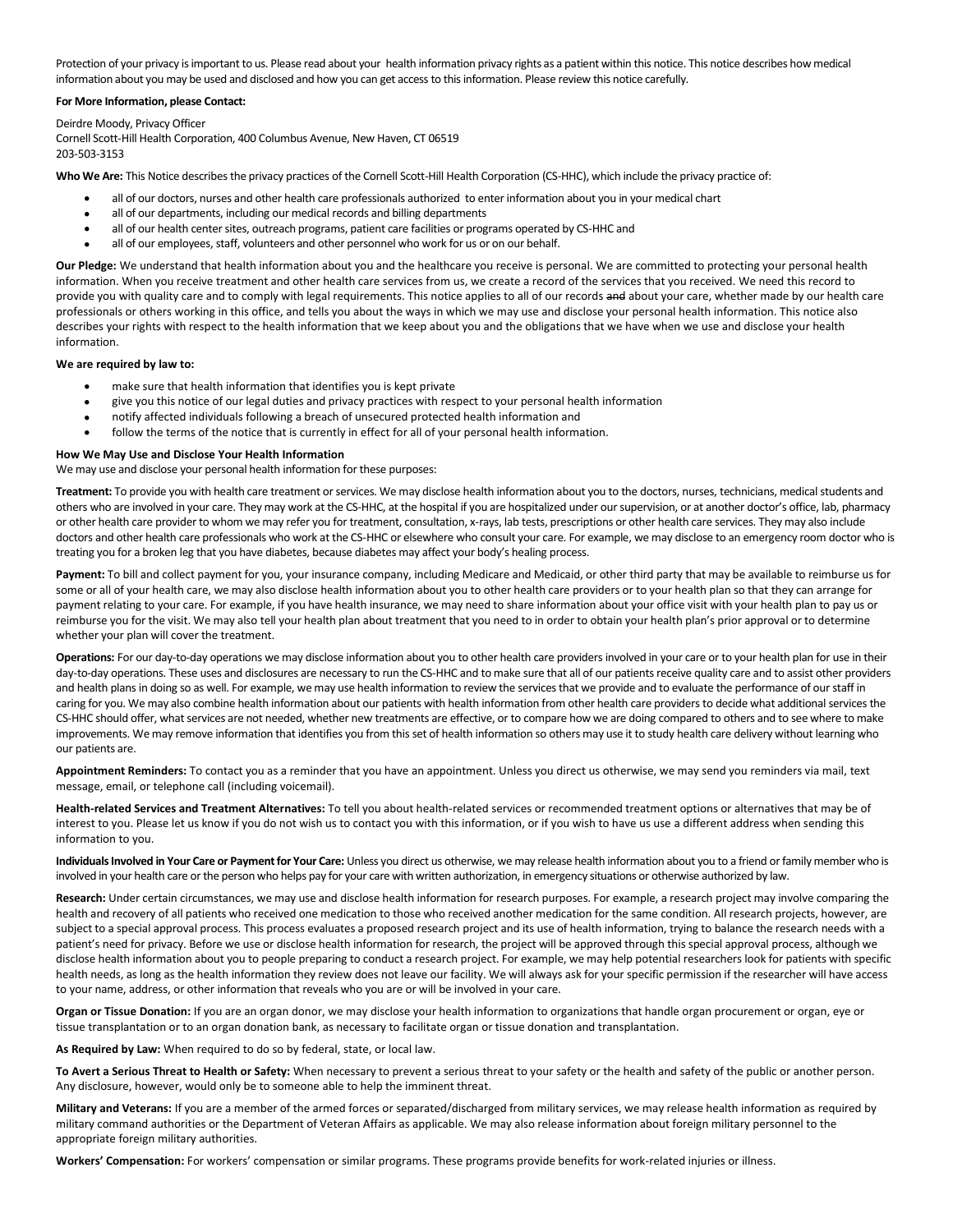### **Public Health and Safety Activities:**

These activities generally include:

- to prevent or control disease, injury or disability
- to report births and deaths
- to report child abuse or neglect
- to report reactions to medications or problems with products
- to notify people of recalls of products
- to notify a person who may have been exposed to a disease or may be at risk of contracting or spreading a disease or condition
- to notify the appropriate government authority if we believe a patient has been the victim of abuse or neglect. We will only make this disclosure when required or authorized by law.

**Abuse, Neglect, or Domestic Violence:** We may notify the appropriate government authority if we believe you have been the victim of abuse or neglect. We will only make this disclosure when required or authorized by law or if you agree to the disclosure.

**Health Oversight Activities:** For activities authorized by law, which include audits, investigations, inspections and licensure. These activities are necessary for the government to monitor the health care system, government programs and compliance with civil rights laws.

**Lawsuits and Disputes:** In response to a court or administrative order, in response to a subpoena, discovery request or other lawful process that is not accompanied by a court or administrative order, but only if efforts have been made to obtain an order to protect the information requested, or you have given written authorization to the person requesting the information.

**Law Enforcement:** If asked to do so by law enforcement officials:

- in response to a court order, subpoena, valid search warrant, or similar process
	- about criminal conduct at the CS-HHC
- in emergency circumstances to report a crime, the location of the crime or victim, or the identity, description or location of the person who committed the crime.

**Coroners, Health Examiners and Funeral Directors:** This may be necessary, for example, to identify a deceased person or determine the cause of death. Also, funeral directors may need information to carry out their duties.

**National Security and Intelligence Activities:** To authorized federal officials for intelligence, counterintelligence and other national security activities authorized by law.

**Protective Services for the President and Others:** To authorized federal officials so they may provide protection to the President, other authorized persons or foreign heads of state or conduct special investigations.

**Psychiatric Records and Communications:** In the event that information released constitutes privileged psychiatric-patient communications, the confidentiality of this record is required under chapter 899 of the Connecticut General Statutes. This material shall not be transmitted to anyone without written authorization as provided in the aforementioned statutes.

**Drug and Alcohol Abuse Records:** In the event that information is protected by the Confidentiality of Alcohol and Drug Abuse Patient Records regulations. This information has been disclosed to you from records protected by federal confidentiality rules (42 CFR Part 2). The Federal rules prohibit you from making any further disclosure of this information unless further disclosure is expressly permitted by the written consent of the person to whom it pertains or as otherwise permitted by 42 CFR Part 2. A general authorization for the release of medical or other information is NOT sufficient for this purpose. The Federal rules restrict any use of the information to criminally investigate or prosecute any alcohol or drug abuse patient.

**HIV Related Information:** In the event that the information released constitutes confidential HIV-related information protected under Connecticut law. This information has been disclosed to you from records whose confidentiality is protected by state law. State law prohibits you from making any further disclosure of it without the specific written consent of the person to whom it pertains, or as otherwise permitted by state law. A general authorization for the release of medical or other information is NOT sufficient for this purpose.

**Disclosures Where Authorization Required:** Except as permitted by law, your authorization is required prior to any disclosure of personal health information for marketing or sales purposes or prior to any disclosure of psychotherapy notes.

### **YOUR RIGHTS:**

You have certain rights with respect to your personal health information. This section of our notice describes your rights and how to exercise them:

Right to Inspect and Copy: You have the right to inspect and copy the personal health information in your medical and billing records, or in any group of records that we maintain and use to make health care decisions about you.

To inspect and copy your personal health information, you must submit your request in writing to our privacy contact person identified on the first page of this notice. If you request a copy of the information, we may charge a fee for the copying and mailing costs, and for any other costs associated with your request.

We may deny your request to inspect and copy in certain very limited circumstances. If your request is denied, you may request that the denial be reviewed. We will designate a licensed health care professional to review our decision to deny your request. The person conducting the review will not be the same person who denied your request. We will comply with the outcome of the review.

**Right to Amend:** If you feel that the health information we maintain about you is incorrect or incomplete, you may ask us to amend the information. You have the right to request an amendment for any information we maintain about you. To request an amendment, your request must be made in writing and submitted to our privacy contact person identified on the first page of this notice. In addition, you must provide a reason that supports your request for an amendment.

We may deny your request for an amendment if it is not in writing or does not include a reason to support the request. In addition, we may deny your request if you ask us to amend information that:

- was not created by us, unless the person or organization that created the information is no longer available to make the amendment.
- is not part of the health information kept by or for the Cornell Scott-Hill Health Corp.
- is not part of the information which you would be permitted to inspect or copy, or
- we believe is accurate and complete.

Any amendment we make to your health information will be disclosed to the health care professionals involved in your care and to others to carry out payment and healthcare operations, as we previously described in this notice.

- **Right to Receive an Accounting of Disclosures:** You have the right to receive an accounting of certain disclosures of your health information that we made. Any accounting will not include all disclosures that we make. For example, an accounting will not include disclosures:
- pursuant to your written authorization